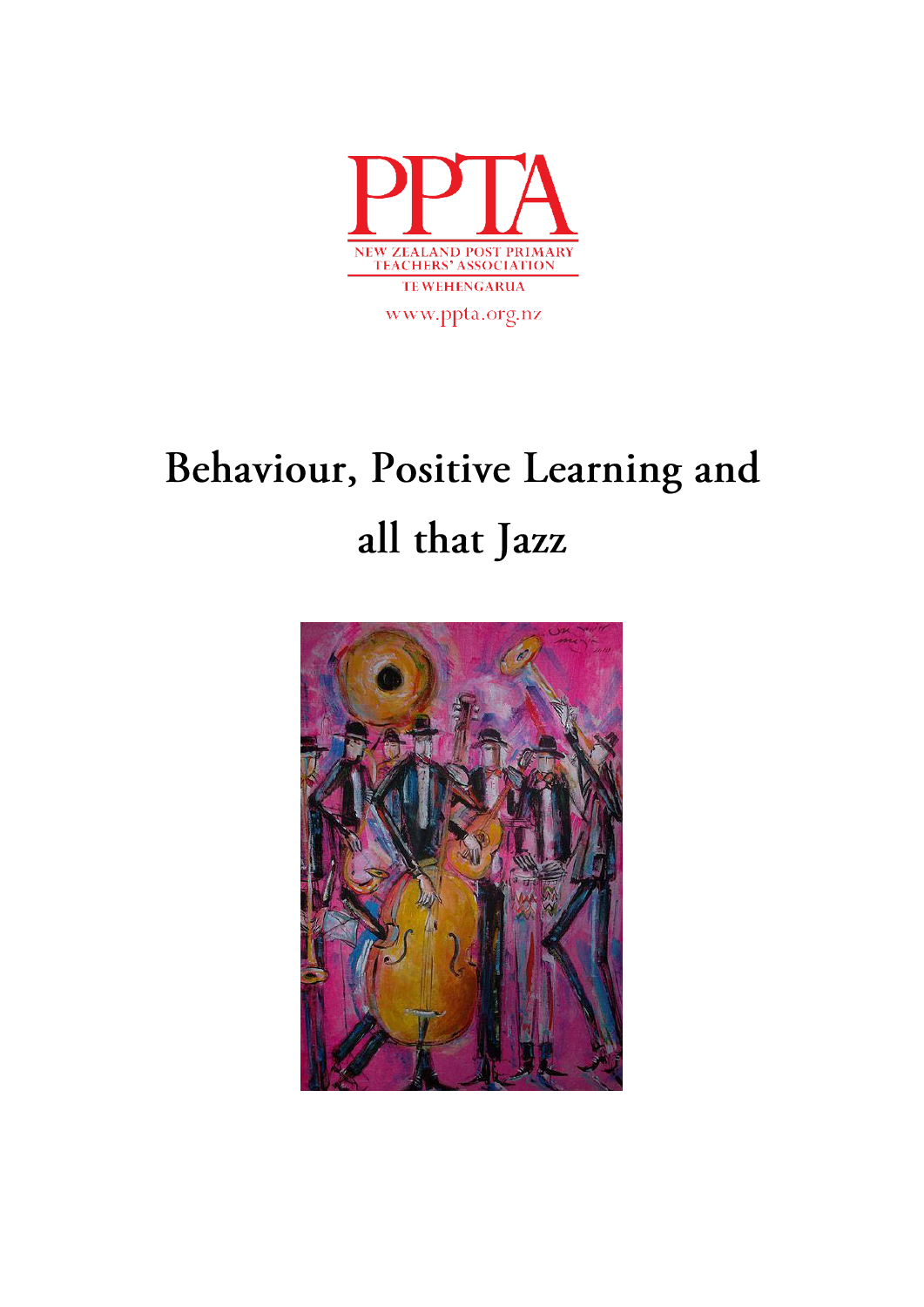A paper presented to the *APBS 12th International Conference on Positive Behaviour Support,* March 11-14, 2015, Boston, Massachusetts

Presented by Martin Henry, Advisory Officer, NZ Post Primary Teachers' Association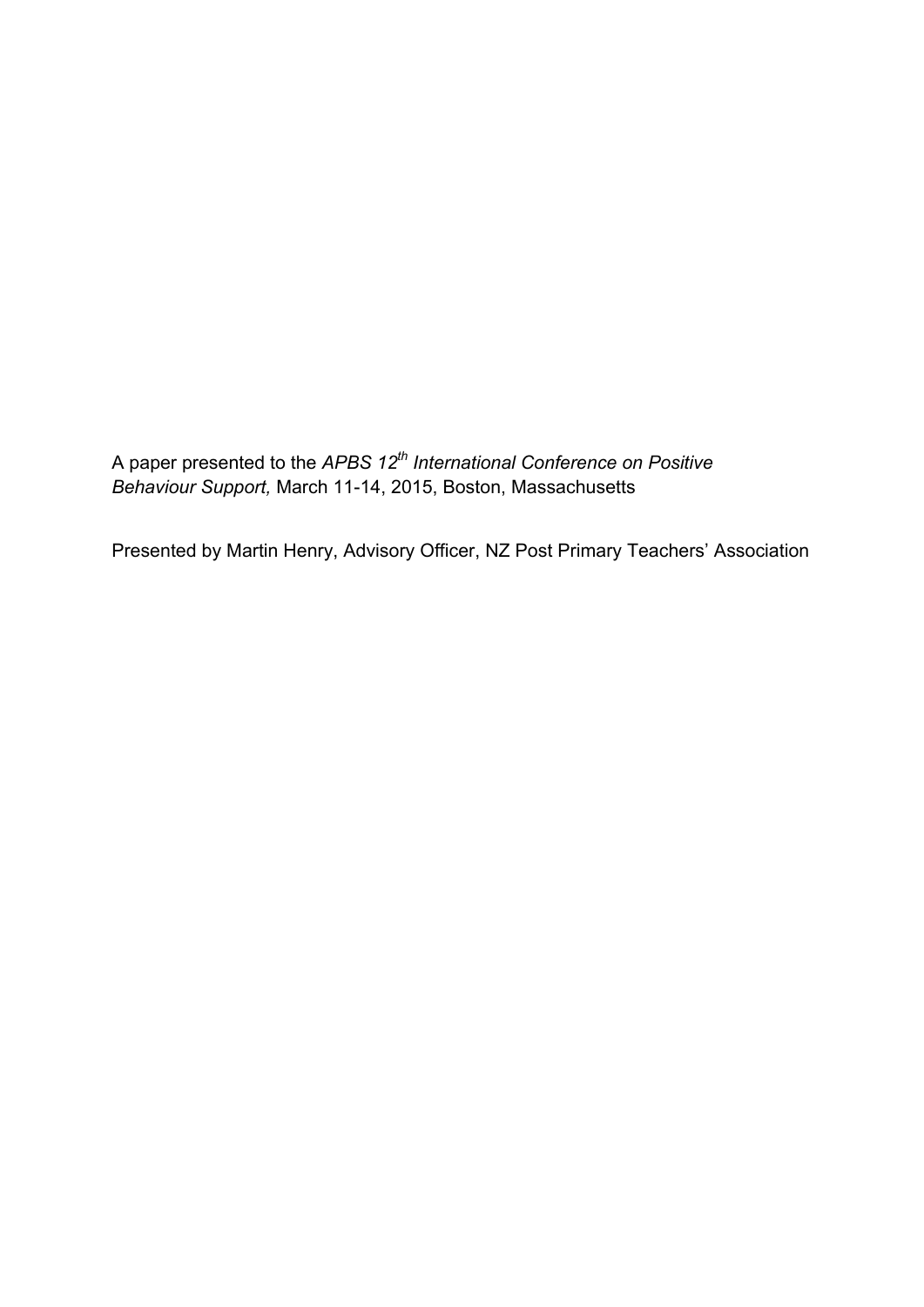## **Behaviour, Positive Learning and all that Jazz**

#### **Introduction**

This paper will seek to map the roots of Positive Behaviour for Learning (PB4L) as a portfolio of initiatives in New Zealand schools and to investigate the unique ways it has grown. While PB4L began in 2009 it is important to understand what conditions led to its adoption and what adjustments have been made to fit the framework within the New Zealand context. Behaviour and control are highly contested concepts. PB4L has been successful because it offers practical and tangible assistance to teachers and schools in minimising problematic behaviours. As a framework founded on culture and values it has proved flexible enough to respond to the cultural conditions that are peculiar to New Zealand. These developments are, of course, not without difficulty. The systems that surround PB4L will be examined for the ways in which they have encouraged or inhibited growth and the 'speciesization' of PB4L into a peculiarly New Zealand form. The paper will also acknowledge the difficulties that remain in delivering a framework that is suited to all schools.

#### **The Murky Past**

This section will look at the origins of PB4L across the education sector with particular reference to the PPTA story. PB4L has been implemented in New Zealand using a partnership model that has involved teacher unions and professional associations alongside government. This has been critical to the success of the programme. The history of the adoption of PB4L throws up some questions about the most useful ways that government, unions, professional associations, boards and academics can work together. The archaeology of the framework will help explain how PB4L was able to be flexible enough to adapt to incoming programmes and will help set the scene for exploring the problems that still need to be solved.

#### **Tomorrow's Schools Today**

Before we start to grapple with the factors that came together to bring PB4L into New Zealand, it is necessary to look at how schools operate here and how the infrastructure supports them. As Court & O'Neill (2011) point out, 'self-managing schools' became the prevalent model in many developed economies in the last decades of the twentieth century. In New Zealand this trend for self-management took the form of the *Tomorrow's Schools* policy reforms that were introduced into schools in 1989. These reforms ushered in parentelected Boards of Trustees (BOT) as employers of principals and staff, with responsibility for writing policies and for 'governing', at an oversight level, the operation and functioning of schools. As Wylie points out (Wylie & New Zealand Council for Educational Research, 2007, p. 1), "few, if any, other national education systems have given the responsibility of the governance of each school to a largely parent-elected body on which parents of current students currently form the majority."

Much has been written about these reforms and they have attracted a fair degree of criticism, but for the purposes of this paper it is the way in which they characterise the school as an individual site with its own autonomy over student behaviour management and school culture and values that is being investigated. In *Vital Connections* Wylie (2012) gives a clear outline of the pitfalls associated with the reforms and what could be done differently. Nevertheless, schools in New Zealand have been operating under Tomorrow's Schools for over twenty years. There are over 2000 Boards of Trustees governing schools of all shapes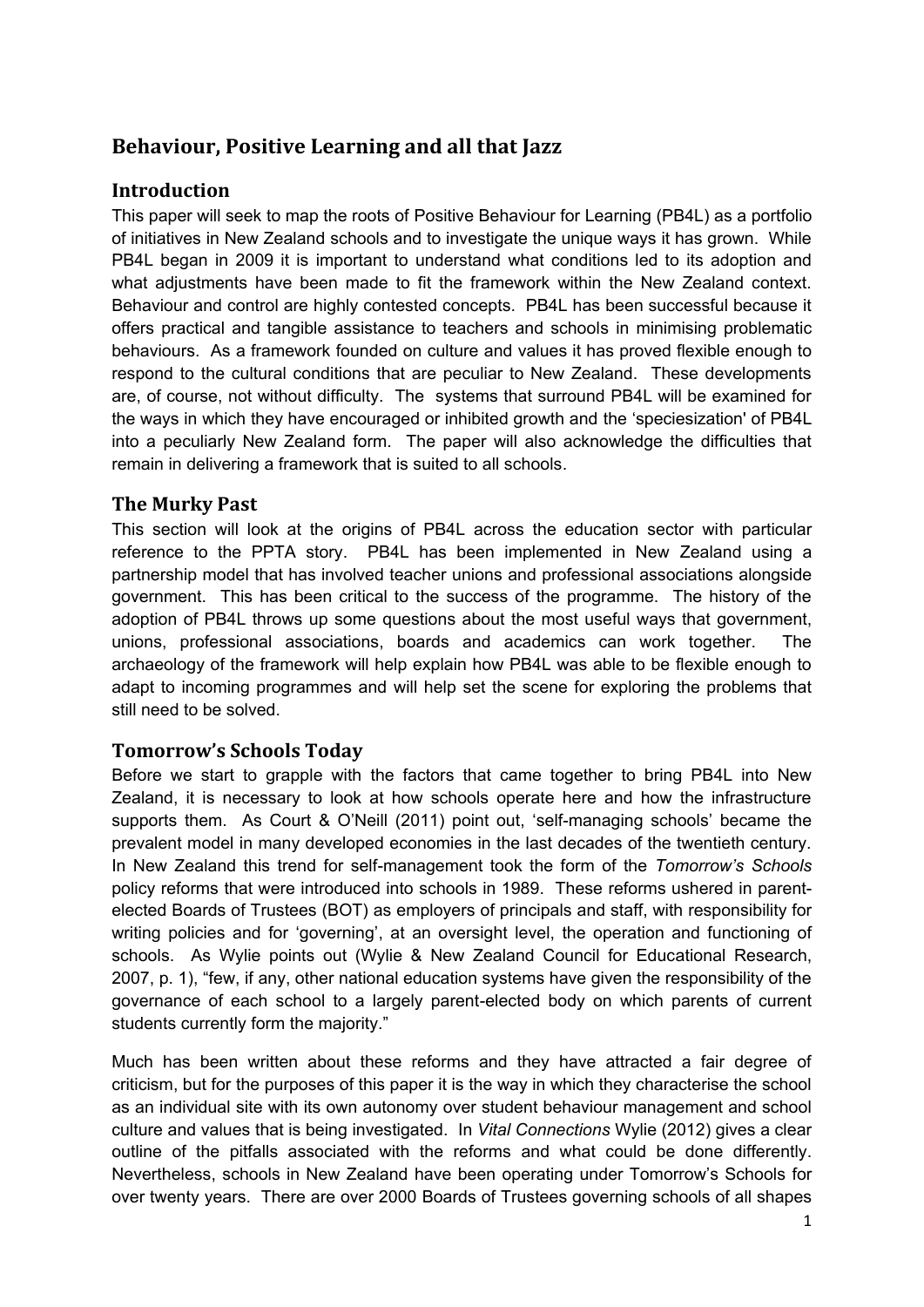and sizes. They each have delegated roles and responsibilities over the operation of the school and were a response to "the concentration of decision-making in the hands of a centralised bureaucracy," (Openshaw, 2014, p. 191). The social democratic roots of the *Tomorrow's Schools* reforms should not be lost.

Ten years later, in 1998-99 the government undertook a review of the regulations around education. The consultation document (Wylie & New Zealand Council for Educational Research, 2007) originally suggested a system of clustering, but this was not taken up, with schools preferring to go it alone. NZCER conducted national surveys over a number of years that provide a fascinating insight into the development of this policy. The surveys show that BoTs have become "a largely taken for granted part of the school world." This has led to boards being an accepted part of the school landscape. The focus of boards is described as "very much [on] their own school, and its students, staff, and parents; the Government is seen more as a funder and provider of demands" (p. 2).

It is important to recognise that boards have a major role in defining behaviour management in a school. Suspensions and exclusions must be handled by a board or a delegated disciplinary subcommittee; the theory being that the school community sets the boundaries around the behaviour of its own students, guided by the Education Act. While this fitted into the social democratic driver for the reforms, and many would argue the neoliberal concept of 'steerage' from the centre (Court & O'Neill, 2011, p. 122) via language and discourse, it also meant each school was interpreting the Education Act in its own way, which led to tensions with parents.

Wylie's report tells us that suspensions and exclusions were the main reasons for complaints to the Ombudsman in 2005-06 (Wylie & New Zealand Council for Educational Research, 2007, p. 48), even though in real terms the number of suspensions and exclusions were declining. She goes on to cite the Office of the Commissioner for Children which stated that most of the complaints were about "the process used in suspensions, stand-downs, expulsions and bullying and the devastating effect this can have on children" (p. 49). This presented conditions both in the political world and in the media which meant a response from the centre was required.

#### **The PPTA Story**

The history of behaviour amongst teenagers and the moral panic that swirls around the issue is well documented. The 2000's were no stranger to this discourse. While severe incidents of behaviour problems peaked and began to decline during this decade, concerns amongst teachers about the unruly mob of students they were teaching continued to rise. PPTA had a number of conference papers brought to their annual conferences about the issue. These papers invariably drew media attention, particularly where teachers were cast as the victims of violent student behaviour. This led to PPTA commissioning *Best Practice Behaviour Management,* a research report from Patty Towl (Towl, P. & New Zealand Post Primary Teachers' Association, 2007).

The PPTA's structure involves 24 autonomous geographical 'regions', and concern within these regions about the safety of teachers still ran high despite the production of this report. As a result, in 2008 the Hutt Valley and Wellington regions teamed up to commission NZCER to undertake a piece of research into the issue.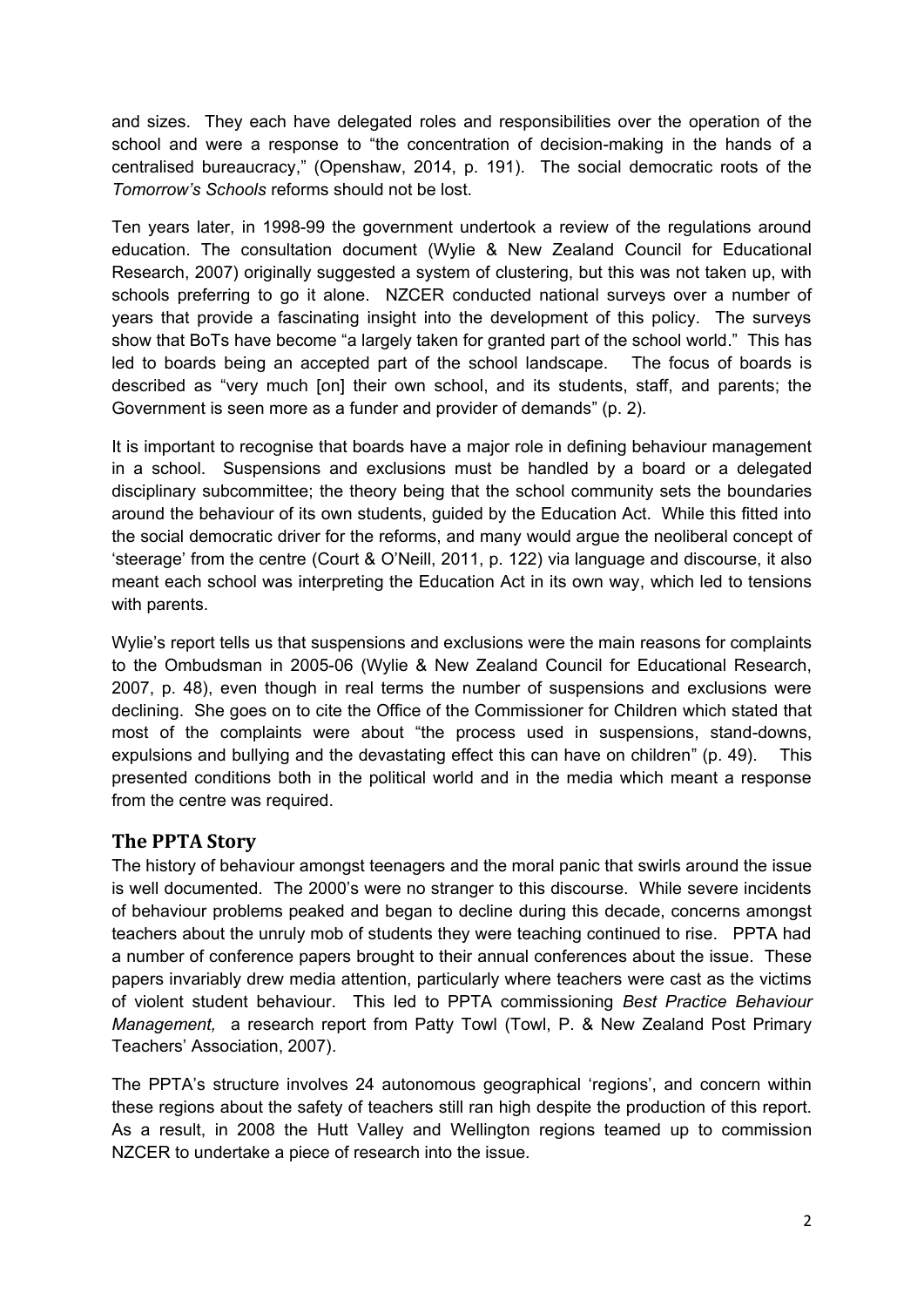The Hutt Valley had been the subject of the Mazengarb Report (Taonga, n.d.) in the 1950s, which documented the unusually high incidence of violent teenage behaviour amongst the bodgies and the widgies, who were early versions of teenage gangs. There was a perception that the Hutt Valley continued to have a high proportion of violent incidences. NZCER had done a small survey in the Hawkes Bay with Primary principals which had thrown up a surprisingly large number of incidents of violent behaviour directed at teachers. Sandie Schagen, who was a visiting academic from the UK working with NZCER, was commissioned to do the work. The Hutt Valley region teamed up with the Wellington region to broaden the population base of the survey and spread the cost. The results proved fascinating.

Of the 756 (out of 1660) teachers who responded ("Incidence of severe behaviour in Hutt Valley and Wellington schools," n.d., p. 2). 45% of men and 37% of women reported encountering severe behaviour at least sometimes. Severe behaviour was experienced by 26% of senior managers, 39% of middle managers, 41% of specialist classroom teachers and 45% of classroom teachers (p.12). This was interpreted by the Hutt Valley as setting up a clear need for action. They in turn wrote a conference paper to take to PPTA's annual conference in 2008: *Disruptive Anti-Social Behaviour in Secondary Schools* (PPTA, 2008)*,* which was followed the next year by *80,15,5 per cent: what we know; what they need*  (PPTA, 2009). The growing requests for better behaviour management support were met by the government setting up a behaviour summit, Taumata Whanonga, in 2009.

According to Johansen, Little and Akin-Little (2011), PB4L as a framework of initiatives was agreed to by 150 attendees at the summit, an overwhelming majority. While this might be contested by some of the attendees, the plan that emerged from the Taumata recommended, according to the conference paper from 2009 *80,15,5 per cent (*PPTA 2009, pp. 8–9):

- evidence-based programmes that are shared to stop inefficient and fragmented approaches;
- more money on teacher education to manage the 80%; and
- a review of the RTLB system to give them a greater role

This led to cohesion around the adoption of PB4L. Dr George Sugai, a prominent US academic and one of the founding fathers of Positive Behaviour Interventions and Supports (PBIS) ("PBIS.org Home Page," n.d.), had delivered a keynote via web at the Taumata and had underlined the importance of having a system that was not fractured, national in reach and supported by intensive research and evaluation. This made PB4L the obvious choice of coherent interventions. While research has begun on PB4L in New Zealand it is nowhere near intensive.

Power behaves in predictable ways, and the adoption of PB4L was seen as a response to the needs of the 80% of student who do not have conduct disorders and are largely manageable through whole school programmes with the potential to reach higher into the triangle of behavioural intervention to the 5% who need specialist services (PPTA, 2009, p. 8). However, the professional development that was requested to support the implementation of PB4L has been slower to arrive. Initial adoption of PB4L was eyed with distrust by some within the union movement, certainly within PPTA. It was deemed necessary for schools to have buy in from 80% of staff, via an anonymous survey, before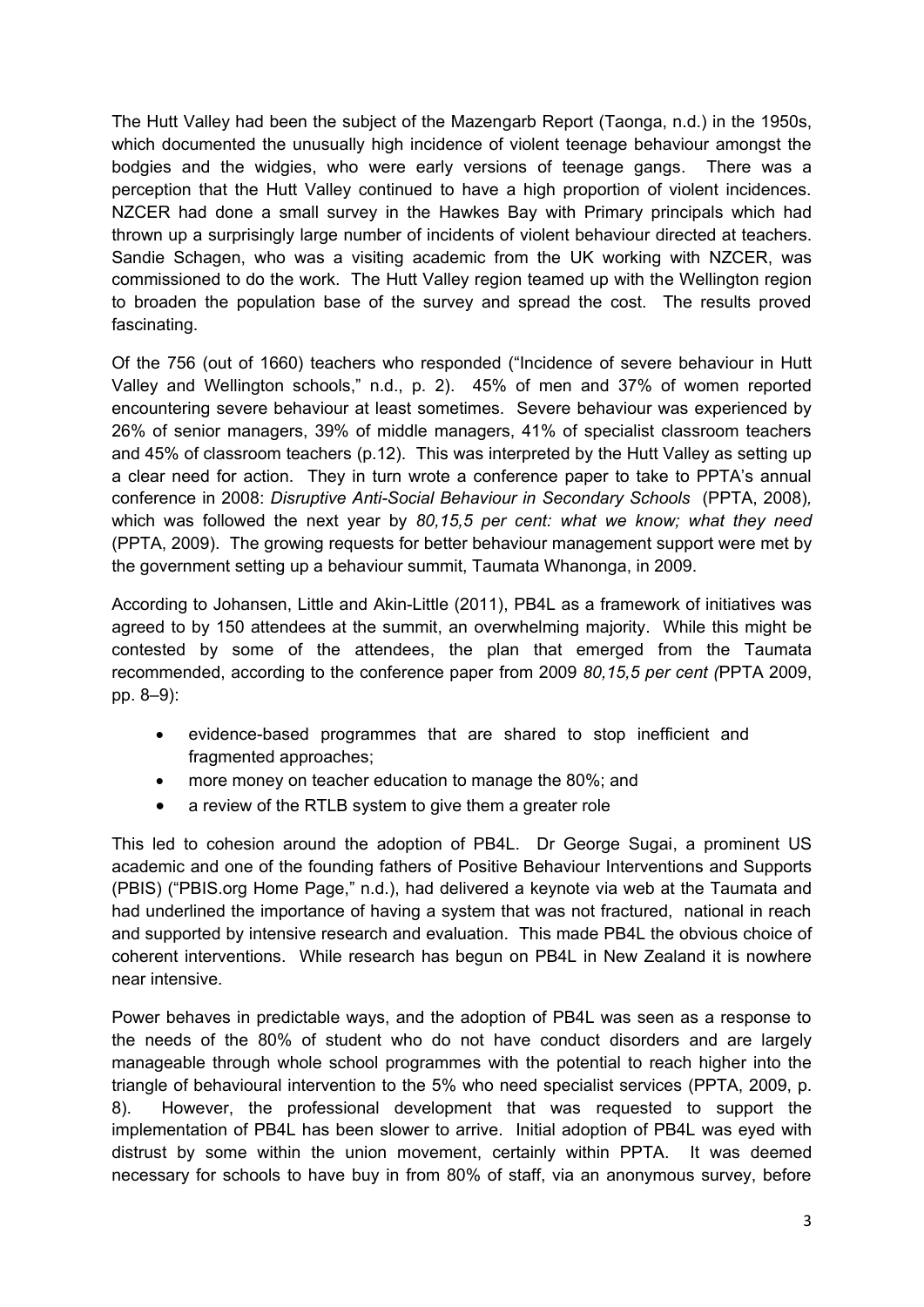they could enter the programme. While this makes good sense with change initiatives which depend upon a high level of staff acceptance, the buy in also became highly dependent on convincing presentations from Ministry personnel in the early days and had to be taken on trust as well as in response to the evidence. This was hampered by anecdotal feedback that the presentations were poor and the personnel and the resourcing insufficient.

These barriers were partly overcome by partnership at the governance level and by responsiveness at the practical level. This did not mean that all PPTA members were rushing to embrace the new way of working. In fact, with secondary schools much harder to move than primary schools, they lagged behind in their adoption of the programme. By 2013 there were 408 PB4L School-Wide schools. Of these, 51% were primary where the fit seemed to work well, 15% intermediate and 34% secondary schools (Ministry of Education, New Zealand, 2013, p. 16). There was a growth trajectory across all sectors, but it was uneven. This was offset by support from PPTA at a national level for the programme and the development of positive stories and policies to support PB4L. Engagement at the structural level helped and this will be teased out further later in the paper.

#### **Quality Teaching**

As a concept, quality teaching had been applied to education throughout the last decade and into this decade and had become associated by some with a discourse that was critical of teachers and tended to 'blame' them for lack of student success. As Snook et al point out in *The Assessment of Teacher Quality* (Snook, O'Neill, Birks, Church, & Rawlins, 2013, p. 9) there was an assumption made in Treasury's policy advice that "variations in teacher quality strongly influence variations in student achievement." This had become common thinking in the Ministry of Education and led to two types of policy initiatives: those focused on lifting student achievement by supporting teachers, such as Te Kotahitanga, and those focused on lifting student achievement by setting targets, such as He Kākano. While both of these programmes are focused on Māori student achievement it is no surprise to those in the profession that it was Te Kotahitanga that was the most successful. This can be seen clearly from both (Bishop et.al., 2014) and from the evaluation (Greenfield, P.M. & Quiroz, B. 2013). However, both operate on the understanding that improving the quality of instruction improves student results.

It is the writer's contention that programmes that sit alongside quality teaching discourse can be more or less useful depending on the actual support they offer teachers. Programmes such as Achievement Retention and Transition (A.R.T.) (National workshops on achievement, retention, and transitions / News / Kia ora - NZ Curriculum Online, n.d.) that ran a number of national and regional workshops followed up by intensive work in targeted schools around lifting student results are less useful than programmes such as Te Kotahitanga and PB4L that provide frameworks of support for teachers. Quality Teaching, as pointed out by Snook et al (2013), has led to a simplistic and narrow response to achievement where teachers need to be 'fixed' in order to get the desired results. Compare this to Early and Shagoury (2010, p. 1049) who expound on the "focus on the identity of teachers as change agents in classrooms, schools and communities."

It is into this shadow land that PB4L emerged as the programme of choice for New Zealand in providing a response to teacher unions' and professional associations' requests for more support in behaviour management. The need for an evidence-based response sat squarely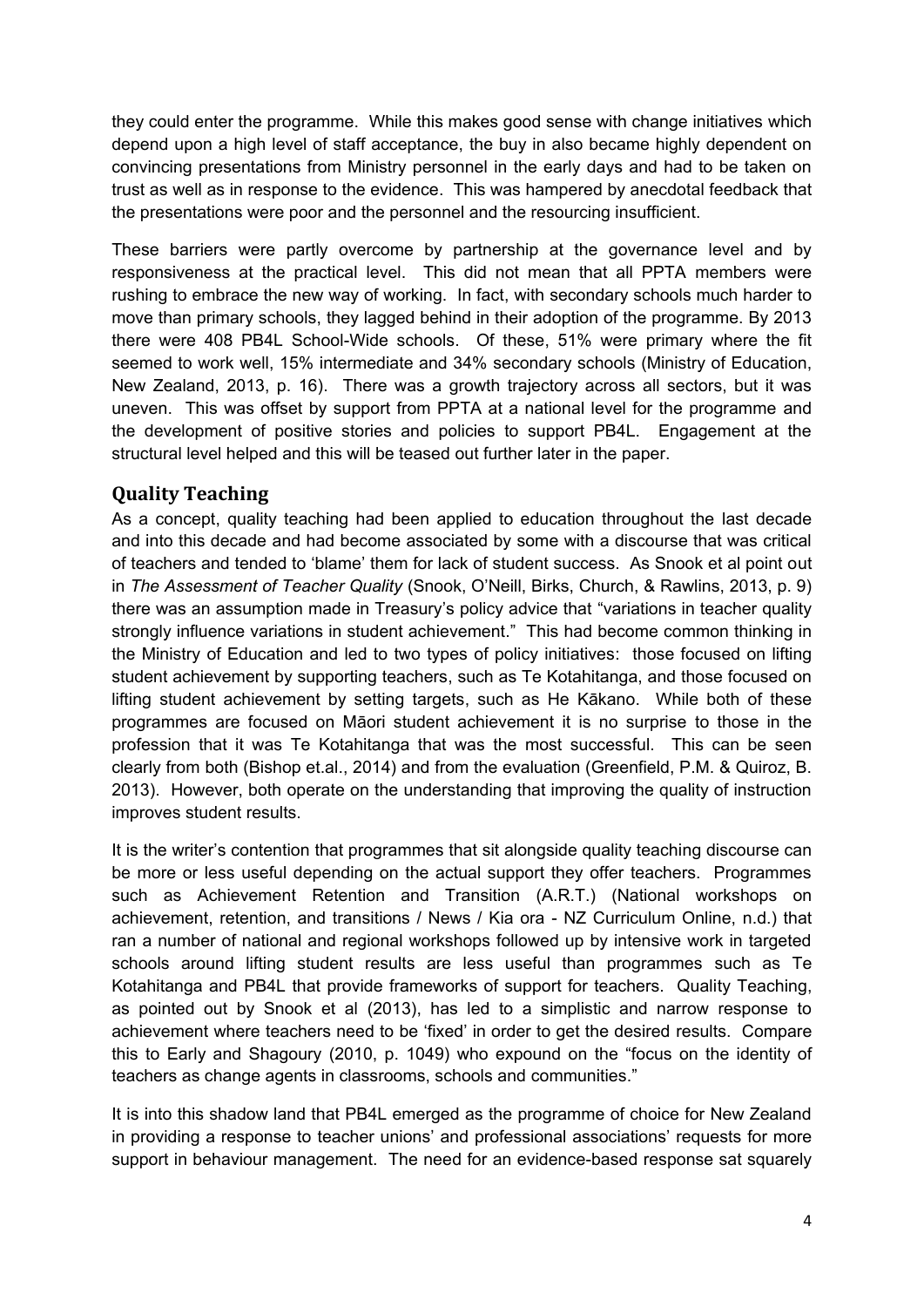within quality teaching discourse. The question remained, would this be a programme of the myopically data-focused type or would it be a programme that provided actual support for teachers? The answer has taken time to emerge, and it is still relatively early days with the programme, but there are a range of indicators that suggest the programme is wider than a narrow focus on student academic improvement. The focus of PB4L on a school's culture, similar to Te Kotahitanga , allows an understanding of the context the student and teacher are operating within and makes the work of the programme as much about developing a school's culture as it is about improving an individual student's statistics.

None of this suggests that statistics are not important. However, the focus on the "long tail of underachievement" and the often repeated truth that "there is more variation in teaching and results within a school than between schools," has led to a myopic focus on student achievement data as exemplified by the A.R.T. approach (Snook et al., 2013, p. 27). Indeed, as Snook et al point out "most research on teacher quality is narrowly focused on test scores and readily measurable teacher characteristics. Characteristics that are harder to measure, but may be just as vital to student learning (such as clarity, enthusiasm, creativity, warmth and the ability to create effective learning environments and relations), are typically not measured." PB4L provided an opportunity to develop a different strand within quality teaching discourse that was more interested in the softer aspects of the development of an effective learning environment.

As Snook et al (2013) pointed out, the hard focus on student achievement often masked a number of influential factors, where the effectiveness of the teacher was seen as the only influence. While teacher effectiveness is certainly a significant factor in student achievement, it is also influenced by a myriad of other, often unmeasurable, conditions such as how many books there are in the home, or what is discussed at the dinner table. This is not to mention the factors that come into play within the classroom, which for one student might be sensitivity to noise and for another, the colour of the text on the whiteboard. As Schochet and Chiang say, "90% of the variation in student gains scores is due to student level factors which are not under the control of the teacher" (Schochet, Peter Z. & Chiang, Hanley S., n.d., p. v); or factors within schools such as resources, access to technology, temperature, environment and the quality of the leadership.

Against this oversimplification PB4L works in an inside-out manner. That is, the school must set school-wide values and culture statements before it sets its goals, and before it analyses its own student data. The focus of PB4L is not on student gain scores alone but more strongly on the evidence of improved behaviour practices within the school environment. Data is mainly used to inform the practices and systems schools focus on.

The Ministry of Education states that:

- Positive behaviour can be learnt and disruptive behaviour can be unlearnt.
- Individual children are not the 'problem' we need to change the environment around them to support positive behaviour. (Ministry of Education, 2013, p. 4)

While on the surface this feeds into the quality teaching discourse that the problem might be located in the environment rather the child, especially if this environment is the sole responsibility of the teacher, it also allows for a wider view as to what constitutes success within a school. This tension remains in the balance and depends on the shape that PB4L in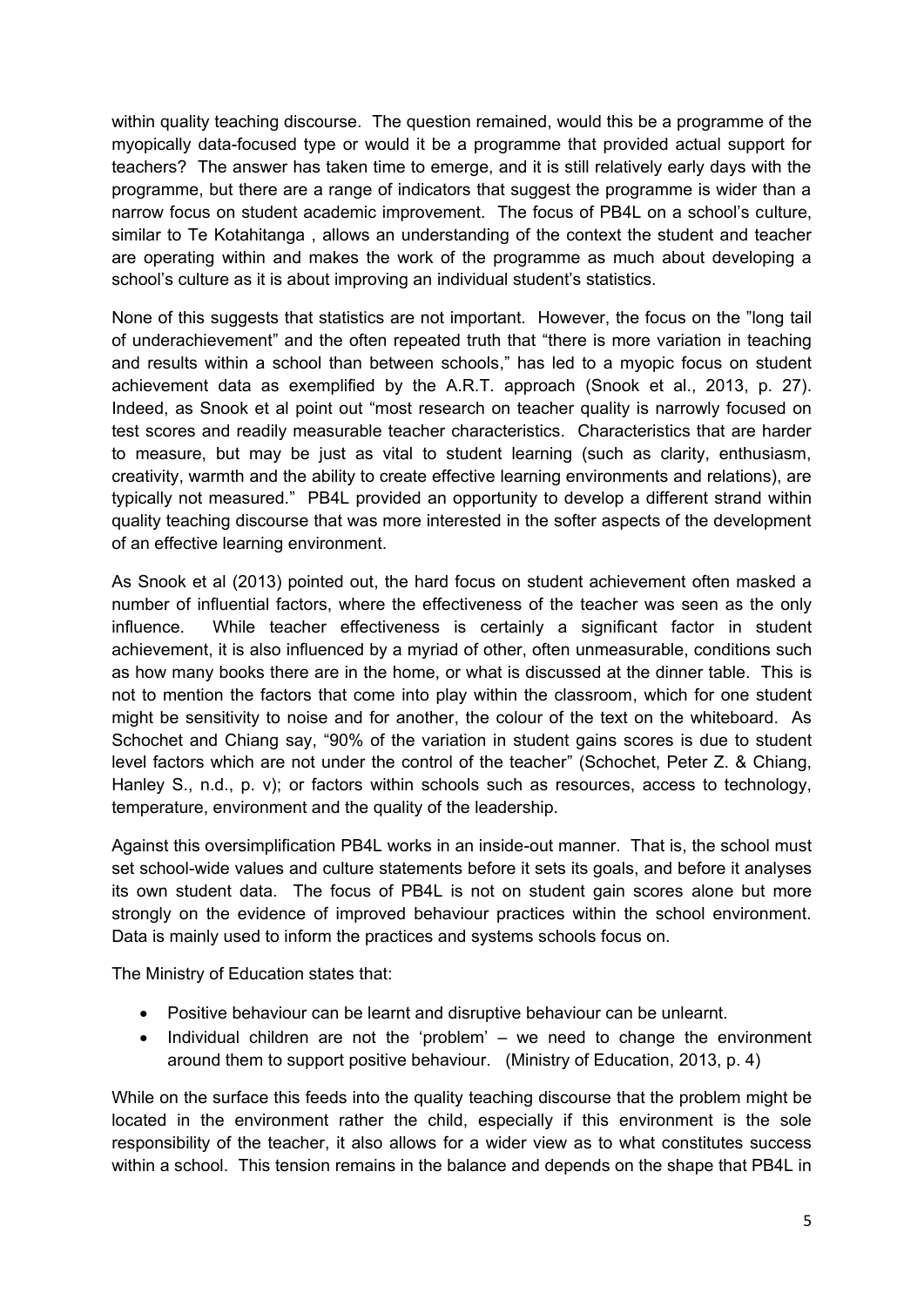New Zealand takes on. If 'speciesization' has really occurred and the New Zealand version is distinct from its North American relative, the focus of the programme on developing cultures that refuse to blame teachers is crucial. PB4L must develop a vocabulary based on using data to support teachers to act within this New Zealand context.

Quality Teaching and Effective Teaching are discourses that were running before the advent of PB4L. You could say receptivity to the PB4L framework was assisted by the concept of Quality Teaching. This paper argues that we are at a critical point in the development of PB4L in deciding how helpful this way of working will be. The relationship between Audit Cultures, Neoliberalism and Good Teaching laid out by Thompson and Cook sets up one possible future (Thompson & Cook, 2013). In a dystopic future the individual teacher will be carrying the burden of student behaviour directly related to the academic results of a whole class, drowning under a neoliberal tide of risk sweeping relentlessly and inevitably from government to the individual.

Alternatively we could dismantle the neoliberal model and the individual teacher could use data responsibly and easily gathered by the school and shared with government to choose strategies and approaches that are more likely to be successful with the particular students in their class. Here a focus not on what is measured, but on the culture of the school and the needs of the individual could produce a result that positions the teacher as a change agent as described by Early & Shagoury (2010) rather than a dispenser of value added measurement (VAM) as described by Snook et al. (2013). Instead of constantly trying to imagine what good teaching should look like for particular students, teachers would be supporting their craft practice with useful information about the student and themselves to adjust to fit with the culture of the school.

#### **Values and Culture**

 PB4L has been positioned in New Zealand as a portfolio of programmes and initiatives to "help parents, teachers and schools address problem behaviour, improve children's wellbeing and increase educational achievement," (Ministry of Education, 2013, p. 4). While this is fine in principle, the methods used to do this are integral to the values and culture of the programme and this in turn is influential in how schools create values and culture. While the banner in the 2013 update (Ministry of Education, 2013) is about addressing problem behaviour, improving wellbeing and increasing educational achievement which could easily fit into a Quality Teaching, Audit Culture (Thompson and Cook, 2013) perspective, there is evidence to suggest there is more work to be done here. The Ministry is obliged to show the link between expenditure on behaviour support and educational achievement, and it clearly does this. This enables a cynical reading of the approach taken, as is picked up by Johansen, Little and Little (Johansen et al., 2011, p. 9) in their comments about the 'lack of intervention integrity'. The authors suggest that more could be done in this regard, particularly around the professional learning and development of the teachers.

This paper would like to present a counter narrative. On the next page of the 2013 update Angela Roberts, PPTA President is quoted:

*Partnership with the sector in programme development, particularly with the teacher unions and representative groups, produces the best results for students.* (Ministry of Education, 2013, p. 5)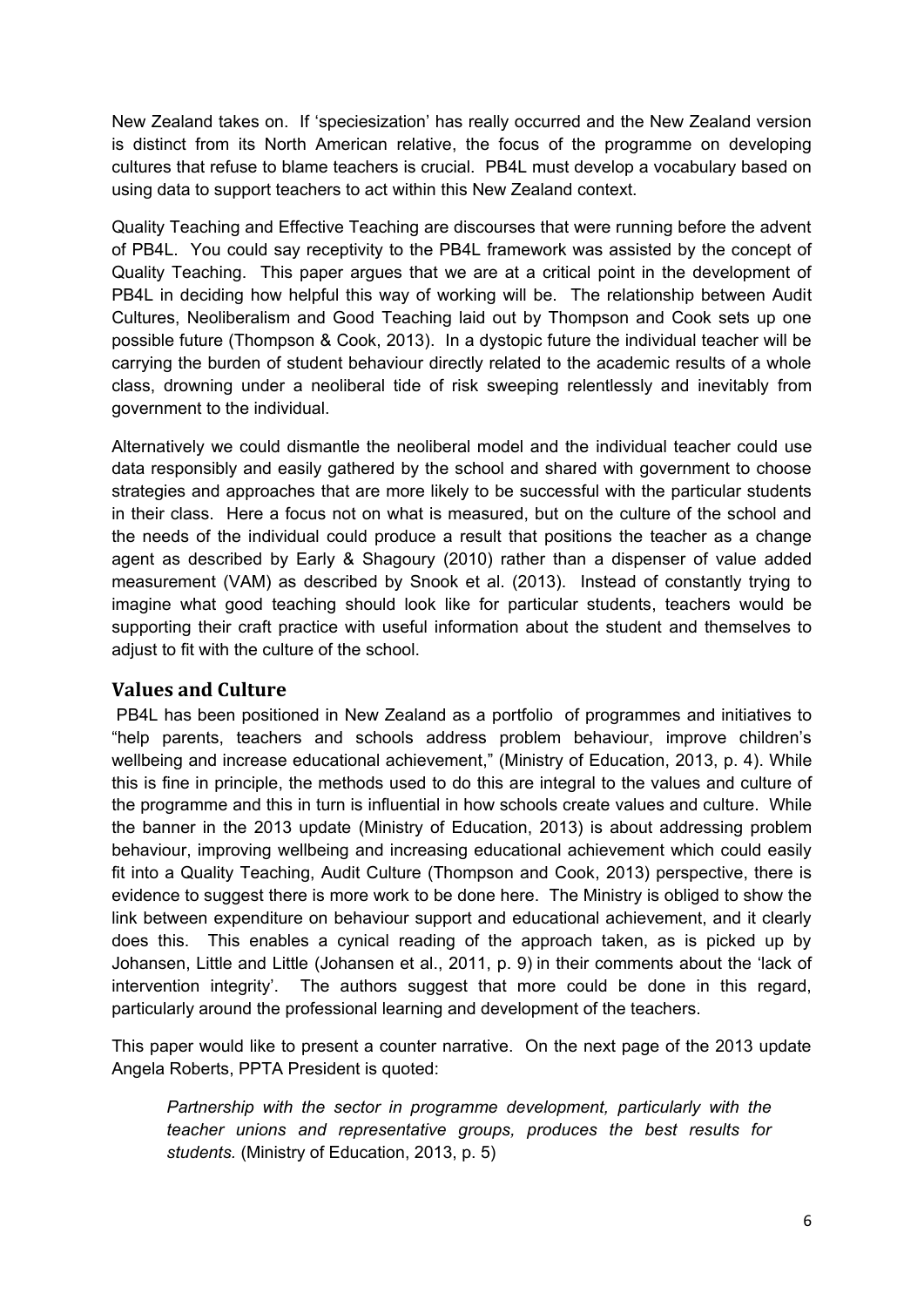Cooperation has been one of the values that underpin this work. That in turn has set up an expectation for regional teams and for those implementing the framework. Schools, too, have embraced the cooperative process of establishing values and culture that make sense to them. In New Zealand that has meant schools acknowledging and responding to the indigenous culture of Aotearoa in establishing values that reflect their students.

As Christine Sleeter says in her foreword to Bishop et al. (2014, p. x), the fourth way of educational reform involves "various sectors of society learning to collaborate to give substance to a compelling vision of learning, achievement and wellbeing of children and youth." However, she also points out that if this approach does not include an understanding of how professional educators can work with 'minoritised students' and their whānau (family) it is bound to fail. The same challenge stands true for PB4L.

Embracing the values and culture of Aotearoa has been part of the early foundation phase. While the Ministry of Education has been clear about its partnership approach it has laid down a challenge for the sector to take some leadership over injecting a post-colonial theoretical flavour into the framework. As Bishop et al. (2014, p. xiv) tell us, theoretical reform that is understood by teachers is going to have a much bigger impact on students, especially Māori students. For PB4L to reach its maximum impact it must include a theoretical position relevant to Māori and diverse students and must convince teachers of its efficacy. While this is implied by the previously mentioned 80% support, it must also be supported by visible values and cultural connections. These can be seen in mottos and acronyms that schools develop at the first stage of their PB4L engagement. The Wellington High example of WERO (WERO web page, n.d.) shows how a school has incorporated school values and culture into the approach they have taken to PB4L. They have taken the ideas of whānau, excellence, respect and ora (vitality) and defined what it means for their school community.

This set-up of culture and values at a school level, as described in the evaluation (Boyd, Dingle & Herdina, 2014, p.10) as a "set of three to five whole-school positive behaviour expectations" inevitably shape themselves into culture and values statements. While this happens at the school level, the national picture takes a bit more navigating. The evaluation completed by NZCER focused more at school and data level, so despite having the cultural question coded into the evaluation design it doesn't appear to have played out clearly in the findings. There remains a question for New Zealand: How does the cultural content obvious in an individual school's values statement, become mirrored in the national presentation of PB4L? In what ways is the uniqueness of living in Aotearoa reflected in the shape PB4L has taken on from PBIS, its American parent?

If School-Wide (SW) teams are to become adept at teaching staff how to interpret school cultural concepts they need to have a theory of action worked out. If, as Bishop suggests (Bishop et al., 2014, p. 9), we need to care for students as "culturally located individuals," then positive behavioural instruction must also be culturally located. Building shared expectation and beliefs and resistance to change is reported by Boyd et al. (2014) as being one of the most common things that did not work so well for their school particularly when trying to sustain the School-Wide initiative. That shared expectation and belief can be seen as shorthand for culture and values. Student management that follows can work best if the foundations are well laid. There has to be a large measure of agreement around the cultural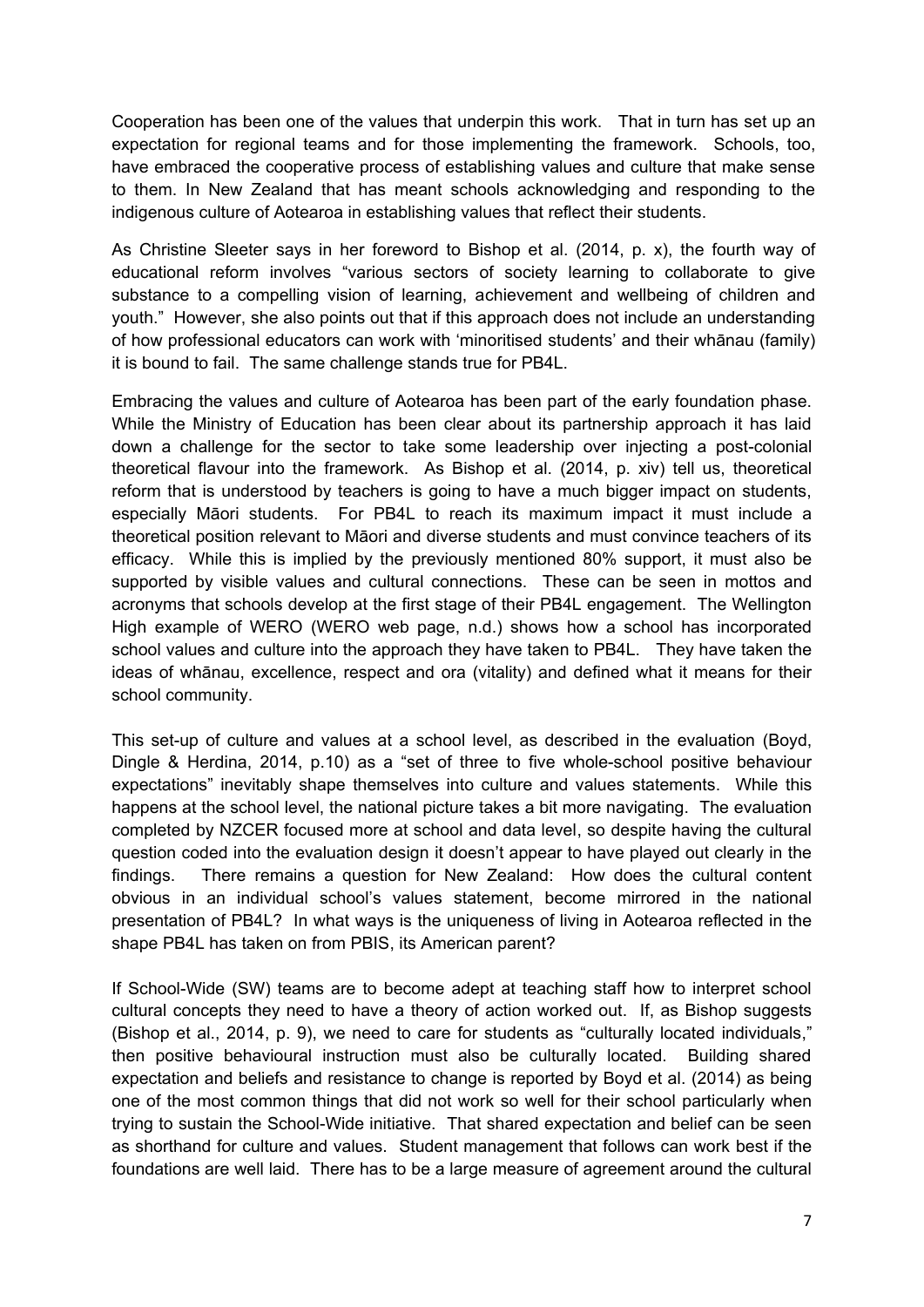context of a school and the desire to work with students as culturally located individuals before 'shared expectation and beliefs' can be aligned.

This runs alongside the difficulties secondary schools have in teaching desired behaviours. Primary schools are much more comfortable in this territory. Even once cultural location has been tackled PB4L SW remains engaged in helping teachers learn how to teach and reinforce desired behaviours in the classroom, in the corridors and around the school.

Interestingly enough, Spanish researchers (Miravet & García, 2013, p. 1373) came to similar conclusions about the need for school-wide "modifications from staffing and curriculum to assessment and instructional practices" in order to recognise diversity as an asset. They argue that equality policies should come from a community approach not from a "deficit or special educational need". PB4L SW similarly works on the basis that the culture and values of the school are shared by all and that they are taught, with problem behaviour dealt with as a transgression against the school community, as opposed to against an individual. Thus, the triptych of 'quality, equity and social justice' all come into play around the universal process the schools go through. "Learning communities strive to spread quality education for all" (Miravet & García, 2013, p. 1375) as the SW teams work to unify the school community around the agreed values. It is clear that by the use of 'quality education' as opposed to 'quality teaching' there has been a subtle shift in the emphasis of the approach being advocated. The discussion which moves from 'school improvement' to the ideal conditions for embracing diversity covers remarkably familiar territory. The overarching factors for success pointed to are: "a set of objectives agreed to by the educational community" and "shared values". This allows teachers and students to move towards a 'common language'.

This 'common language' can of course, also become a limiting and debilitating factor if the language chosen is not agreed, or shared, or based on values. The teacher's "experience, gender and type of subject taught" (Miravet & García, 2013, p. 1377) presumably mixed with sexuality, ethnicity and other factors that are influential in the context of intersectionality (Syed, 2010) also come into play. This is where the culture of the school both mediates and supports an inclusive message, or not. In the Spanish study teachers are seen to learn from each other if the opportunity exists, rather than from the community, which is similar to the observations made in the PB4L SW evaluation. This is particularly true of secondary schools where, in New Zealand, the challenges of implementation experienced by SW teams are significantly greater than for their primary counterparts. The finding that "27% of secondary and intermediate coaches involved parents and whānau as opposed to 58% of primary coaches" (Boyd et al., 2014) makes this point quite clearly. Secondary schools are larger, more complex and more tied up in their traditions and peculiar histories.

The role of professional learning and development (PLD), like the Spanish 'learning communities', cannot be underestimated here. Where the PLD aspect of cultural change and development is missed inconsistencies are likely to emerge. These are likely to be amplified by the size and scale of the action in a secondary school. There is also more to change in a secondary environment where larger rolls mean up to 3000 students and large numbers of staff can be involved. There is also more of a 'cringe factor' amongst secondary teachers in teaching school behaviour expectations within the classroom programme Boyd et al., 2014, p. 51). High school teachers, in many cases, are familiar with using school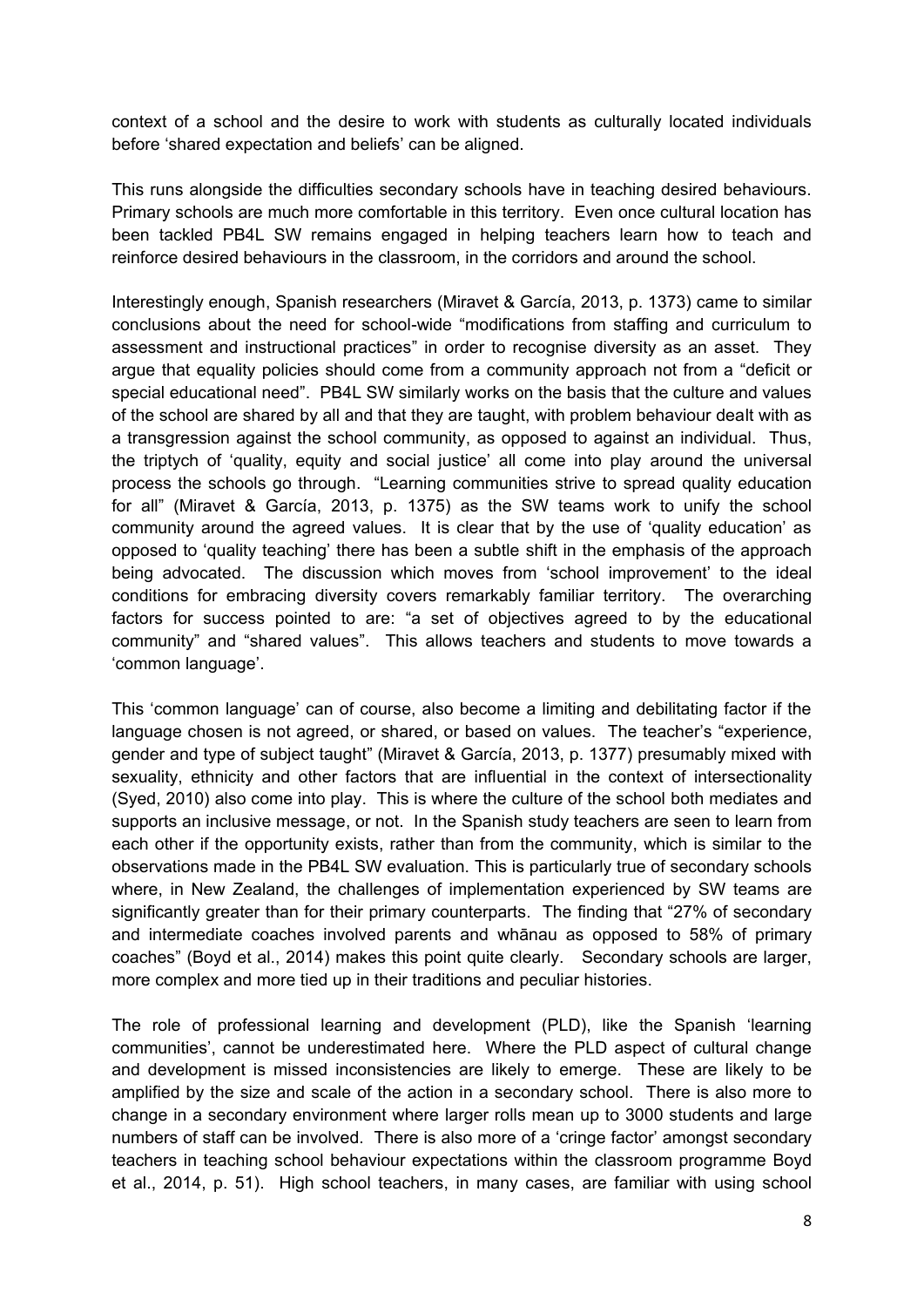based expectations for classroom behaviour, but the more esoteric job of teaching how to walk down the corridors is far harder to approach with teenagers who are trying to 'own' the space outside. This is not to say it can't be done as there is evidence in the evaluation that lower decile (lower socio-economic band) secondary schools which implement more slowly, yet more thoroughly, are having success.

"59% of secondary and intermediate coaches held regular PLD sessions for their staff as opposed to 74% of primary coaches…. 19% of secondary and intermediate coaches regularly sought staff input to improve student behaviour as opposed to 48% of primary coaches…."(Boyd et al. 2014, p. 51). The list goes on. The only 'leading the whole community' area where secondary and intermediate schools (38%) scored higher than in primary schools (19%) was in involving student input into team meetings.

The differences Boyd et al (2014) point out between levels of schooling are significant in developing our understating of the differences 'culture and values' are likely to be shaped by in the various settings. Each level of schooling has its own intricacies and needs a PB4L SW plan that is tailored to these specific needs. Not surprisingly, in primary schools teachers are closer to the parents, but as students get older they themselves play a greater role in defining what will and won't work. While the American experience may be instructive around overcoming these barriers, the unique and highly individualised environment set up by *Tomorrow's Schools,* requires a unique response from the centre and from the PB4L framework itself.

#### **Structural Matters**

Structure clearly matters in PB4L SW. The year levels spanned by the school have a direct influence on the ease and process of implementation. The structural response from the Ministry of Education in the way it has set up PB4L in New Zealand, the framework it has used and the governing process that is being employed will be examined for their influence on the implementation plan. All of this has been set against the broader backdrop of quality teaching discourse and the peculiar arrangements which have led to, on one level, a high degree of autonomy for schools under the *Tomorrow's Schools* reforms. While the structure, in these relatively early days, is still emerging, there are a number of identifiable features that can be traced into the implementation. As a politically sanctioned initiative there is also the potential, as was the case with Te Kotahitanga, for the complete abolition of this framework at a later date.

It should be noted that there are competing and sometimes complimentary processes at work in the same student behaviour directed space, that is other programmes like the Intensive Wraparound service (IWS), which leads to discernable effects on structure and form. The framework that makes up PB4L in New Zealand has assimilated some of the programmes from PBIS into its whānau (family) of programmes, of which PB4L SW is one. Others, such as the Finnish anti-bullying KiVa initiative being investigated by the Bullying Prevention Advisory Group, have the potential to run counter to developments in PB4L.

This is such a busy area of activity because New Zealand continues to show a higher incidence of bullying and problem behaviour than its OECD counter parts. The Best Evidence Synthesis (BES, n.d.) programme cites only one country with statistically more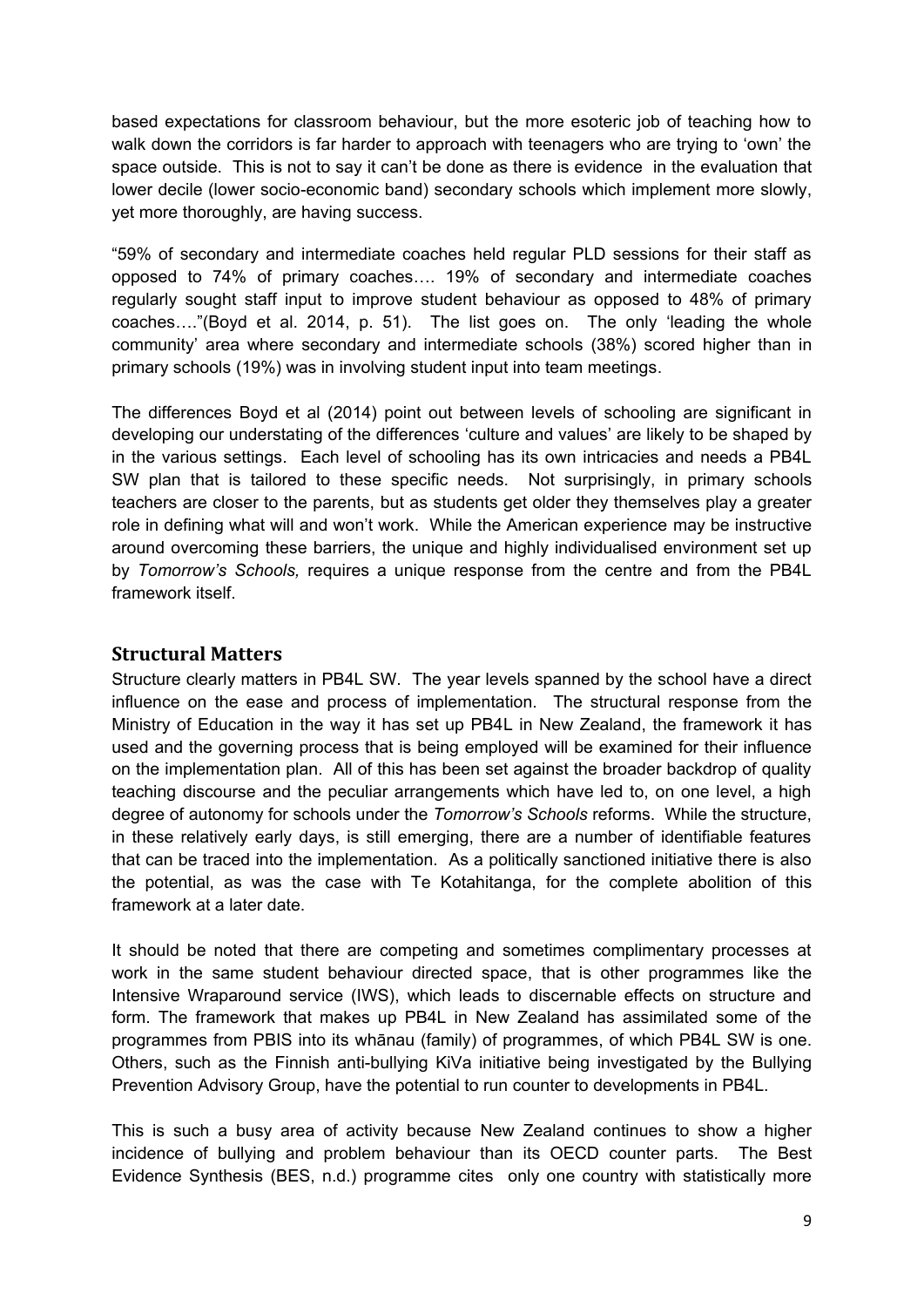significant bullying occurring than New Zealand at Year 5, with 68% of pupils in this Year reporting being bullied recurrently during the 2010/11 TIMSS round. Lower secondary (Years 9 and 10) fared slightly better with 45% bullied recurrently. However, New Zealand still compared poorly at this level: 22 of the 41 countries reported less bullying than New Zealand and only 12 reported more.

This combines with high suicide statistics. According to BES, youth suicide among New Zealand males is the highest, and among females the fifth highest when compared with other OECD countries. Among children aged 10-14, approximately one sixth of all deaths are due to suicide. Most are Māori children. Furthermore, "three times as many same or both sex attracted students were bullied weekly at school compared with opposite sex attracted students" (BES, n.d.). This heady data gathered by the Best Evidence Synthesis programme paints a compelling picture. While this clearly supports the aforementioned moral panic and is only one slant on the data there was clearly a need for a structural response.

There were further historical conditions that assisted the growth and development of PB4L. In April 2012 Prime Minister John Key launched his Youth Mental Health Project, which boasted a 'well-balanced package of initiatives'. He said then that the government was putting an additional \$11.3 million into primary mental health care, which would also benefit young people ("Govt not making Waves," 2012). This injection of funding, which was termed the Prime Minister's Youth Mental Health Project, provided an ideal opportunity for additional projects to be added into the PB4L whānau. These initiatives were an attempt by the Prime Minister to respond to his own children's experience of close friends committing suicide and were a pragmatic effort to put more support into young people at a particularly vulnerable time in their lives.

As Professor Rob Horner said on his visit to the New Zealand PB4L SW conference in 2014 (Horner, n.d.), New Zealand stands at a crucial stage of development. The programme has grown, supported by government, and is now available to all secondary schools. About half of secondary schools have actually adopted the programme. The demographics show that a lower proportion of both high decile (higher socioeconomic band) schools and schools in Auckland (New Zealand's largest city) make up this number. This remains a structural challenge and sits against a backdrop of many of those higher decile schools seeking support to combat bullying. Why would they not access the programme that directly targets school climate and teaches positive behaviour?

There are structural questions of access for each school type with different barriers at each level. Primary schools have embraced the change with just over half of SW schools coming from this sector, but in New Zealand these schools are often small and there is still room for growth in all the sectors. This is something considered by the PB4L Education Sector Reference Group that is made up of sector representatives and Ministry officials. The general consensus has been towards targeting growth, but not forcing the issue: the Ministry does not compel schools to be involved. Schools should want to opt in because it is a successful programme. If high decile Auckland secondary schools are not keen to join, that money can be diverted into the schools that are in the programme. The barriers around perception that a school may have, in not wanting to appear to have a behaviour problem, are slowly breaking down and it is becoming more apparent as wellbeing@school (self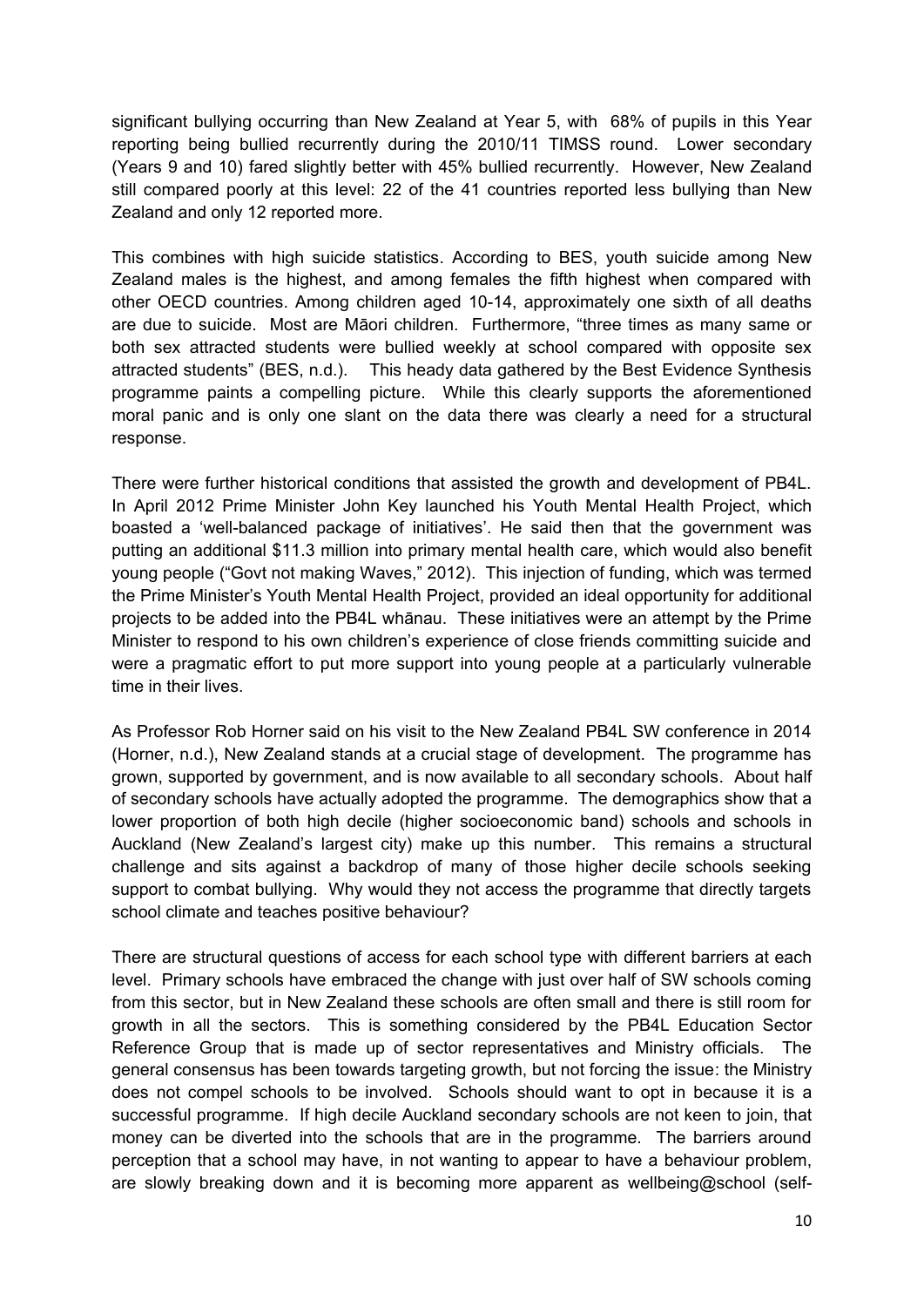review) data and the evaluation show, that schools of all deciles benefit from the programme and have a lot to learn from each other.

In the highly politicised landscape of New Zealand education where different unions and professional associations represent different sectors, PB4L has been a rare island of tranquillity. Cross sector co-operation is the norm, with specialised programmes targeted at different levels to ensure everyone gets the right mix of training and support. Of course as a government-led initiative it is not without criticism, from the philosophical critique of the concept of 'positive behaviour' to the resistance in staff rooms to 'more meetings', to schools suffering from the 'Christmas tree effect'. However, the best supports have included the power sharing approach encouraged by the Ministry in the governorship arrangements and demanded by the sector in their engagement with future planning.

This paper has been focused largely on PB4L SW and has not looked in any detail at the related support programmes that give further assistance to teachers and schools, such as the Restorative Practices pilot targeted at secondary schools or the Incredible Years - Teachers programme targeted at the teachers of primary school students, but these extra supports should not be forgotten. The opportunities set up by the Prime Minister's mental health initiative and other governmental processes have allowed New Zealand to shape PB4L to its own needs. The addition of Restorative Practices is a good example of how the specificity of behavioural needs and practices in New Zealand have met a programme that is flexible enough to adjust to change. This has led PB4L within New Zealand to take on a unique form of its own, the so called 'speciesization' referred to in the introduction.

#### **Conclusion**

The world of PB4L is adaptive, flexible, and starting to find its place in the New Zealand educational environment. While it has to respond to the atomisation experienced as a result of the *Tomorrow's Schools* reforms PB4L SW provides opportunities for schools to work together both within and across sectors. This is something that has been built upon by the recent Investing in Educational Success initiative. The co-operative arrangement with the sector set up by the governorship organisation which oversees PB4L provides opportunity for genuine partnership between government, teachers unions, principals' associations and associated groups. If this is to be a so-called 'fourth way' educational reform, partnership is crucial. It is still early days for PB4L in New Zealand in terms of its cultural adaptations. Lessons are being learnt from Te Kotahitanga and other successful projects influenced and mandated by the Treaty of Waitangi, New Zealand's founding document of partnership between Māori and the Crown. This is likely to play a bigger part in the next phase of adaptation. Most of all, the development of a programme based on the articulation of human values that is not focused myopically on student tests scores has broadened the educational horizon.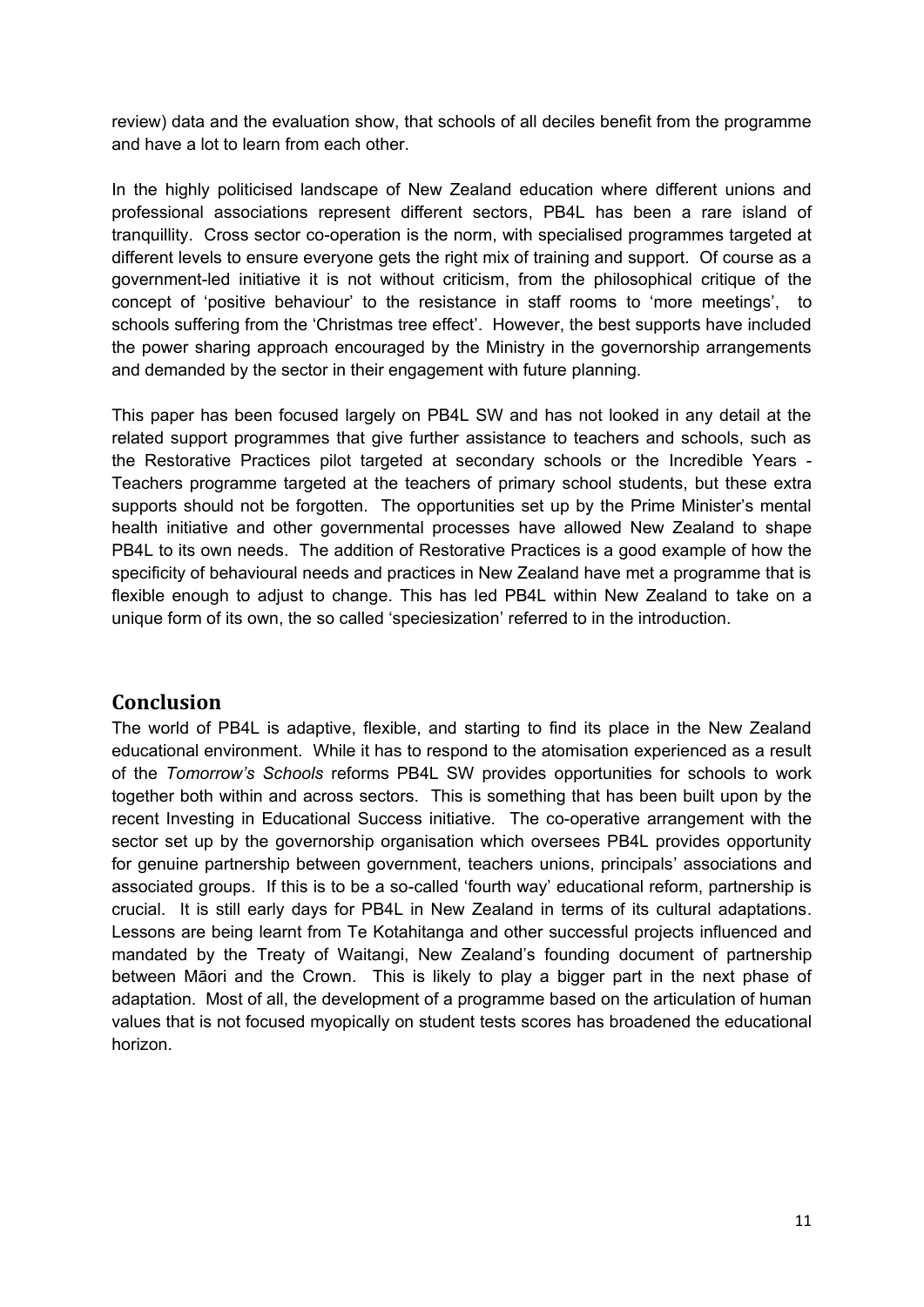### **Bibliography**

#### BES. (n.d.). Retrieved from

http://www.educationcounts.govt.nz/ data/assets/pdf file/0003/142887/BullyingOne [pagers.pdf](http://www.educationcounts.govt.nz/__data/assets/pdf_file/0003/142887/BullyingOnepagers.pdf)

- Bishop, R., Berryman, M., & Wearmouth, J. (2014). Te Kotahitanga : towards effective education reform for indigenous and other minoritised students. Wellington : NZCER Press, 2014.
- Boyd, S., Dingle, R., & Herdina, N. (2014). PB4L School-wide Evaluation: Preliminary findings. Wellington: Ministry of Education.
- Court, M., & O'Neill, J. (2011). "Tomorrow"s Schools' in New Zealand: from social democracy to market managerialism. *Journal of Educational Administration and History*, *43*(2), 119–140.
- Early, J. S., & Shagoury, R. (2010). Learning from the lived experiences of new language arts teachers working in diverse urban schools. Teaching and Teacher Education, *26*(4), 1049–1058.

Govt not making Waves. (2012). *Taranaki Daily News*, 02.

- Greenfield, P.M. & Quiroz, B. (2013). Context and Culture in the Socialization and Development of Personal Achievement Values: Comparing Latino Immigrant Families, European American Families, and Elementary School Teachers. *Journal of Applied Developmental Psychology*, *34(2),* 108-118.
- Horner, R. (n.d.). *Using Positive Behavioral Interventions and Supports (PBIS/PB4L) to Make Schools more Effective and Equitable*. Retrieved from [http://www.pbis.org/Common/Cms/files/pbisresources/2-Horner-](http://www.pbis.org/Common/Cms/files/pbisresources/2-Horner-Keynote%20%28post%29%20.pptx)[Keynote%20%28post%29%20.pptx](http://www.pbis.org/Common/Cms/files/pbisresources/2-Horner-Keynote%20%28post%29%20.pptx)
- Incidence of severe behaviour in Hutt Valley and Wellington schools. (n.d.). Retrieved from <http://www.nzcer.org.nz/system/files/16706.pdf>
- Johansen, A., Little, S. G., & Akin-Little, A. (2011). An Examination of New Zealand Teachers' Attributions and Perceptions of Behaviour, Classroom Management, and the Level of Formal Teacher Training Received in Behaviour Management. *Kairaranga*, *12*(2), 3–12.

Ministry of Education, New Zealand. (2013). *Positive behaviour for learning: update 2013.*

- Miravet, L. M., & García, O. M. (2013). The role of teachers' shared values and objectives in promoting intercultural and inclusive school cultures: a case study. International *Journal of Qualitative Studies in Education*, *26*(10), 1373–1386.
- National workshops on achievement, retention, and transitions / News / Kia ora NZ Curriculum Online. (n.d.). Retrieved February 23, 2015, from [http://nzcurriculum.tki.org.nz/News/National-workshops-on-achievement-retention](http://nzcurriculum.tki.org.nz/News/National-workshops-on-achievement-retention-and-transitions)[and-transitions](http://nzcurriculum.tki.org.nz/News/National-workshops-on-achievement-retention-and-transitions)